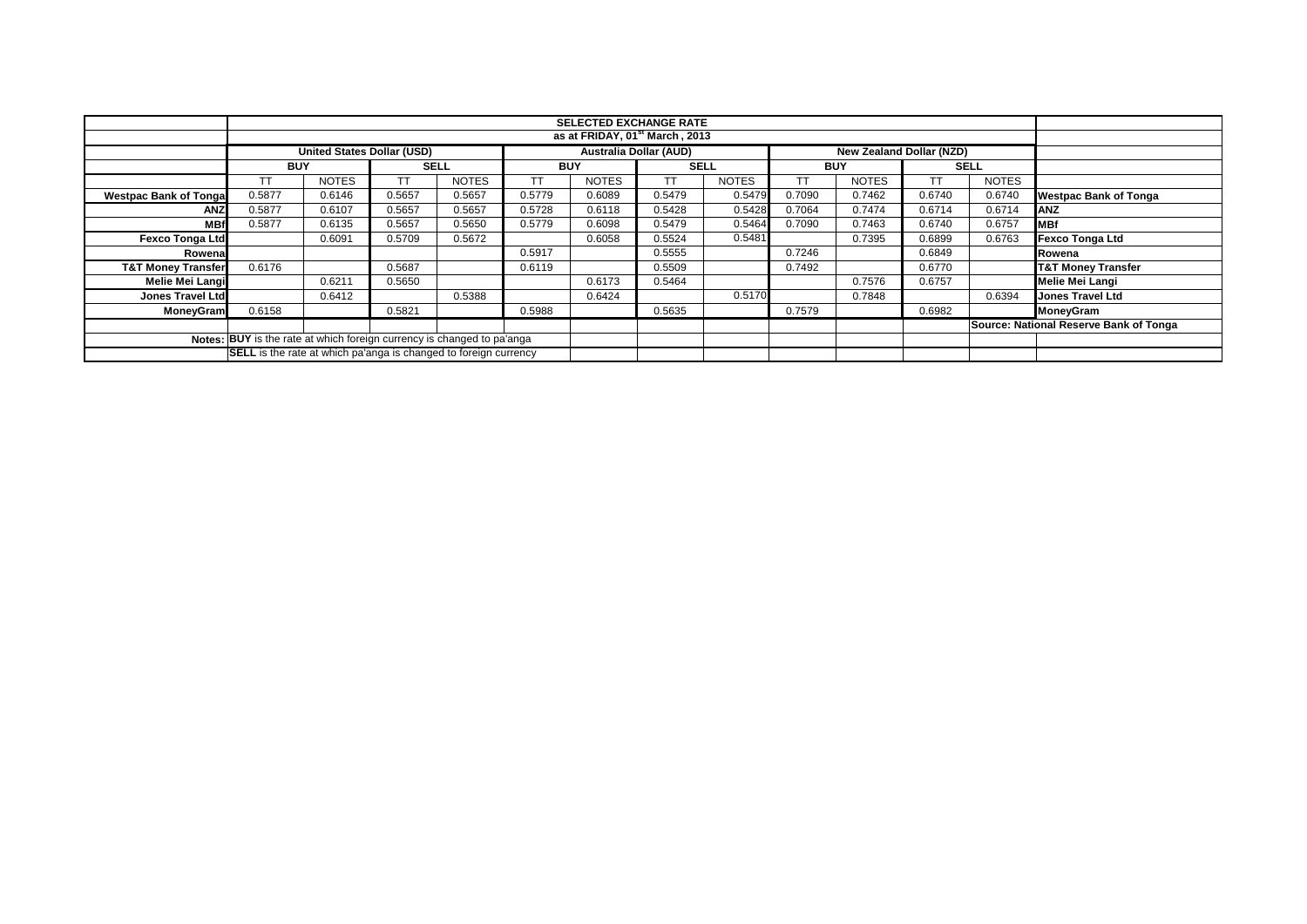|                                                                        |                                                                                         | <b>SELECTED EXCHANGE RATE</b> |             |              |        |              |             |              |            |              |        |              |                                        |
|------------------------------------------------------------------------|-----------------------------------------------------------------------------------------|-------------------------------|-------------|--------------|--------|--------------|-------------|--------------|------------|--------------|--------|--------------|----------------------------------------|
|                                                                        | as at FRIDAY, 08th March, 2013                                                          |                               |             |              |        |              |             |              |            |              |        |              |                                        |
|                                                                        | United States Dollar (USD)<br><b>Australia Dollar (AUD)</b><br>New Zealand Dollar (NZD) |                               |             |              |        |              |             |              |            |              |        |              |                                        |
|                                                                        | <b>BUY</b>                                                                              |                               | <b>SELL</b> |              |        | <b>BUY</b>   | <b>SELL</b> |              | <b>BUY</b> |              |        | <b>SELL</b>  |                                        |
|                                                                        |                                                                                         | <b>NOTES</b>                  | тт          | <b>NOTES</b> |        | <b>NOTES</b> | ТT          | <b>NOTES</b> | TТ         | <b>NOTES</b> | TT     | <b>NOTES</b> |                                        |
| <b>Westpac Bank of Tonga</b>                                           | 0.5870                                                                                  | 0.6139                        | 0.5650      | 0.5650       | 0.5743 | 0.6053       | 0.5443      | 0.5443       | 0.7082     | 0.7454       | 0.6732 | 0.6732       | <b>Westpac Bank of Tonga</b>           |
| <b>ANZ</b>                                                             | 0.5870                                                                                  | 0.6100                        | 0.5650      | 0.5650       | 0.5692 | 0.6082       | 0.5392      | 0.5392       | 0.7043     | 0.7453       | 0.6693 | 0.6693       | <b>IANZ</b>                            |
| MB1                                                                    | 0.5870                                                                                  | 0.6135                        | 0.5650      | 0.5650       | 0.5743 | 0.6061       | 0.5443      | 0.5435       | 0.7082     | 0.7463       | 0.6732 | 0.6711       | <b>IMBf</b>                            |
| <b>Fexco Tonga Ltd</b>                                                 |                                                                                         | 0.6084                        | 0.5726      | 0.5665       |        | 0.6021       | 0.5523      | 0.5447       |            | 0.7373       | 0.6907 | 0.6743       | <b>Fexco Tonga Ltd</b>                 |
| Rowena                                                                 |                                                                                         |                               |             |              | 0.5917 |              | 0.5494      |              | 0.7299     |              | 0.6802 |              | Rowena                                 |
| <b>T&amp;T Money Transfer</b>                                          | 0.6158                                                                                  |                               | 0.5669      |              | 0.6117 |              | 0.5507      |              | 0.7508     |              | 0.6786 |              | <b>T&amp;T Money Transfer</b>          |
| Melie Mei Langi                                                        |                                                                                         | 0.6211                        | 0.5650      |              |        | 0.6135       | 0.5435      |              |            | 0.7576       | 0.6711 |              | Melie Mei Langi                        |
| Jones Travel Ltd                                                       |                                                                                         | 0.6405                        |             | 0.5381       |        | 0.6386       |             | 0.5135       |            | 0.7826       |        | 0.6374       | <b>Jones Travel Ltd</b>                |
|                                                                        |                                                                                         |                               |             |              |        |              |             |              |            |              |        |              | Source: National Reserve Bank of Tonga |
| Notes: BUY is the rate at which foreign currency is changed to pa'anga |                                                                                         |                               |             |              |        |              |             |              |            |              |        |              |                                        |
|                                                                        | <b>SELL</b> is the rate at which pa'anga is changed to foreign currency                 |                               |             |              |        |              |             |              |            |              |        |              |                                        |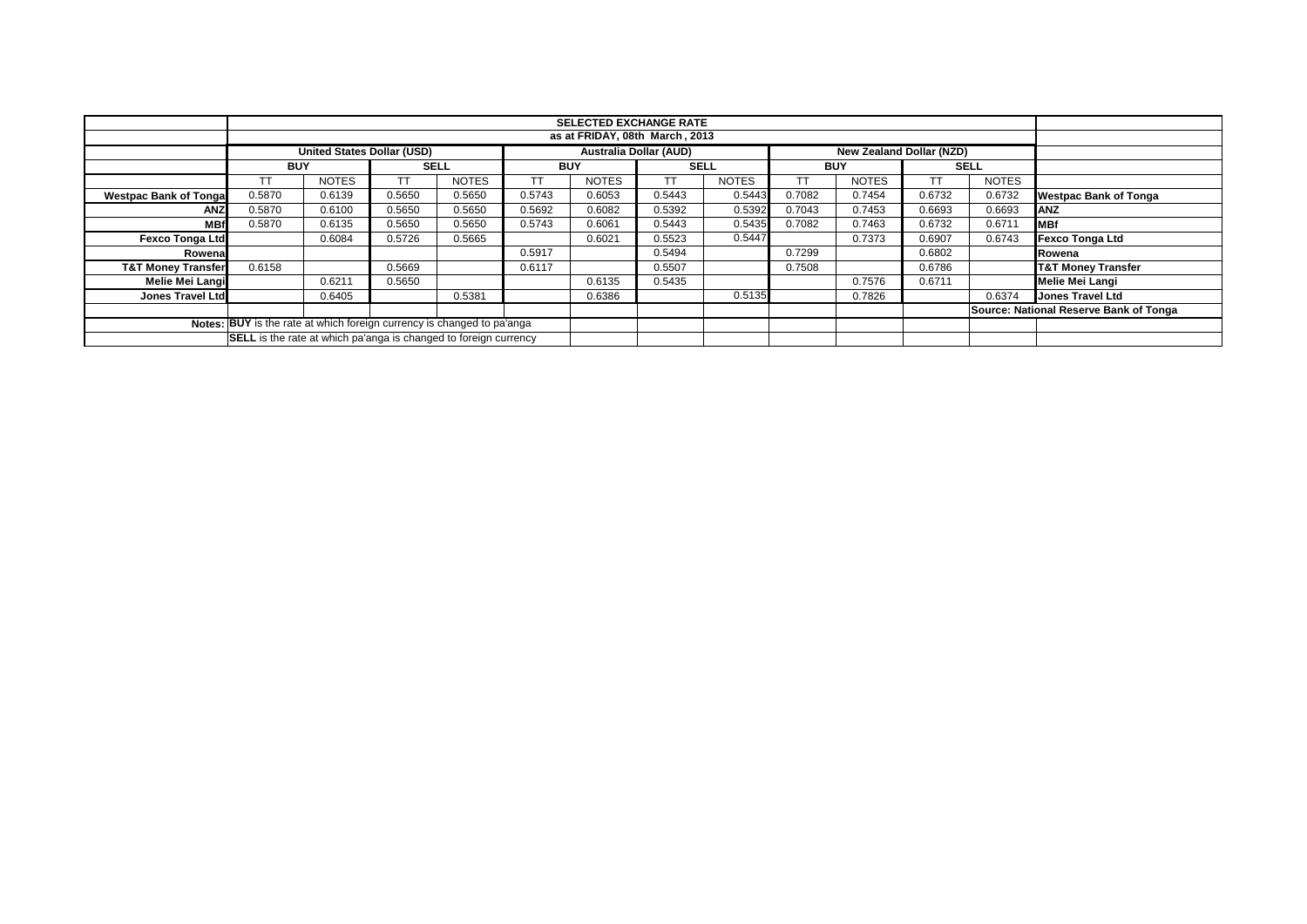|                                                                        |                                                                  |                                   |             |              |            |              | <b>SELECTED EXCHANGE RATE</b> |              |            |                                 |        |              |                                        |
|------------------------------------------------------------------------|------------------------------------------------------------------|-----------------------------------|-------------|--------------|------------|--------------|-------------------------------|--------------|------------|---------------------------------|--------|--------------|----------------------------------------|
|                                                                        | as at FRIDAY, 15 <sup>th</sup> March, 2013                       |                                   |             |              |            |              |                               |              |            |                                 |        |              |                                        |
|                                                                        |                                                                  | <b>United States Dollar (USD)</b> |             |              |            |              | <b>Australia Dollar (AUD)</b> |              |            | <b>New Zealand Dollar (NZD)</b> |        |              |                                        |
|                                                                        | <b>BUY</b>                                                       |                                   | <b>SELL</b> |              | <b>BUY</b> |              | <b>SELL</b>                   |              | <b>BUY</b> |                                 |        | <b>SELL</b>  |                                        |
|                                                                        | TT                                                               | <b>NOTES</b>                      |             | <b>NOTES</b> |            | <b>NOTES</b> | <b>TT</b>                     | <b>NOTES</b> | TТ         | <b>NOTES</b>                    | ТT     | <b>NOTES</b> |                                        |
| <b>Westpac Bank of Tongal</b>                                          | 0.5867                                                           | 0.6136                            | 0.5647      | 0.5647       | 0.5681     | 0.5991       | 0.5381                        | 0.5381       | 0.7128     | 0.7500                          | 0.6778 | 0.6778       | <b>Westpac Bank of Tonga</b>           |
| <b>ANZ</b>                                                             | 0.5867                                                           | 0.6097                            | 0.5647      | 0.5647       | 0.5636     | 0.6026       | 0.5336                        | 0.5336       | 0.7103     | 0.7513                          | 0.6753 | 0.6753       | <b>ANZ</b>                             |
| <b>MBf</b>                                                             | 0.5867                                                           | 0.6135                            | 0.5647      | 0.5650       | 0.5681     | 0.5988       | 0.5381                        | 0.5376       | 0.7128     | 0.7519                          | 0.6778 | 0.6757       | <b>IMBf</b>                            |
| <b>Fexco Tonga Ltd</b>                                                 |                                                                  | 0.6083                            | 0.5705      | 0.5666       |            | 0.5965       | 0.5444                        | 0.5397       |            | 0.7447                          | 0.6944 | 0.6805       | <b>Fexco Tonga Ltd</b>                 |
| Rowena                                                                 |                                                                  |                                   |             |              | 0.5917     |              | 0.5494                        |              | 0.7299     |                                 | 0.6849 |              | Rowena                                 |
| <b>T&amp;T Money Transfer</b>                                          | 0.6166                                                           |                                   | 0.5677      |              | 0.6021     |              | 0.5411                        |              | 0.7530     |                                 | 0.6808 |              | <b>T&amp;T Money Transfer</b>          |
| Melie Mei Langi                                                        |                                                                  | 0.6211                            | 0.5650      |              |            | 0.6061       | 0.5376                        |              |            | 0.7634                          | 0.6757 |              | <b>Melie Mei Langi</b>                 |
| <b>Jones Travel Ltd</b>                                                |                                                                  | 0.6402                            |             | 0.5378       |            | 0.6327       |                               | 0.5082       |            | 0.7889                          |        | 0.6431       | <b>Jones Travel Ltd</b>                |
|                                                                        |                                                                  |                                   |             |              |            |              |                               |              |            |                                 |        |              | Source: National Reserve Bank of Tonga |
| Notes: BUY is the rate at which foreign currency is changed to pa'anga |                                                                  |                                   |             |              |            |              |                               |              |            |                                 |        |              |                                        |
|                                                                        | SELL is the rate at which pa'anga is changed to foreign currency |                                   |             |              |            |              |                               |              |            |                                 |        |              |                                        |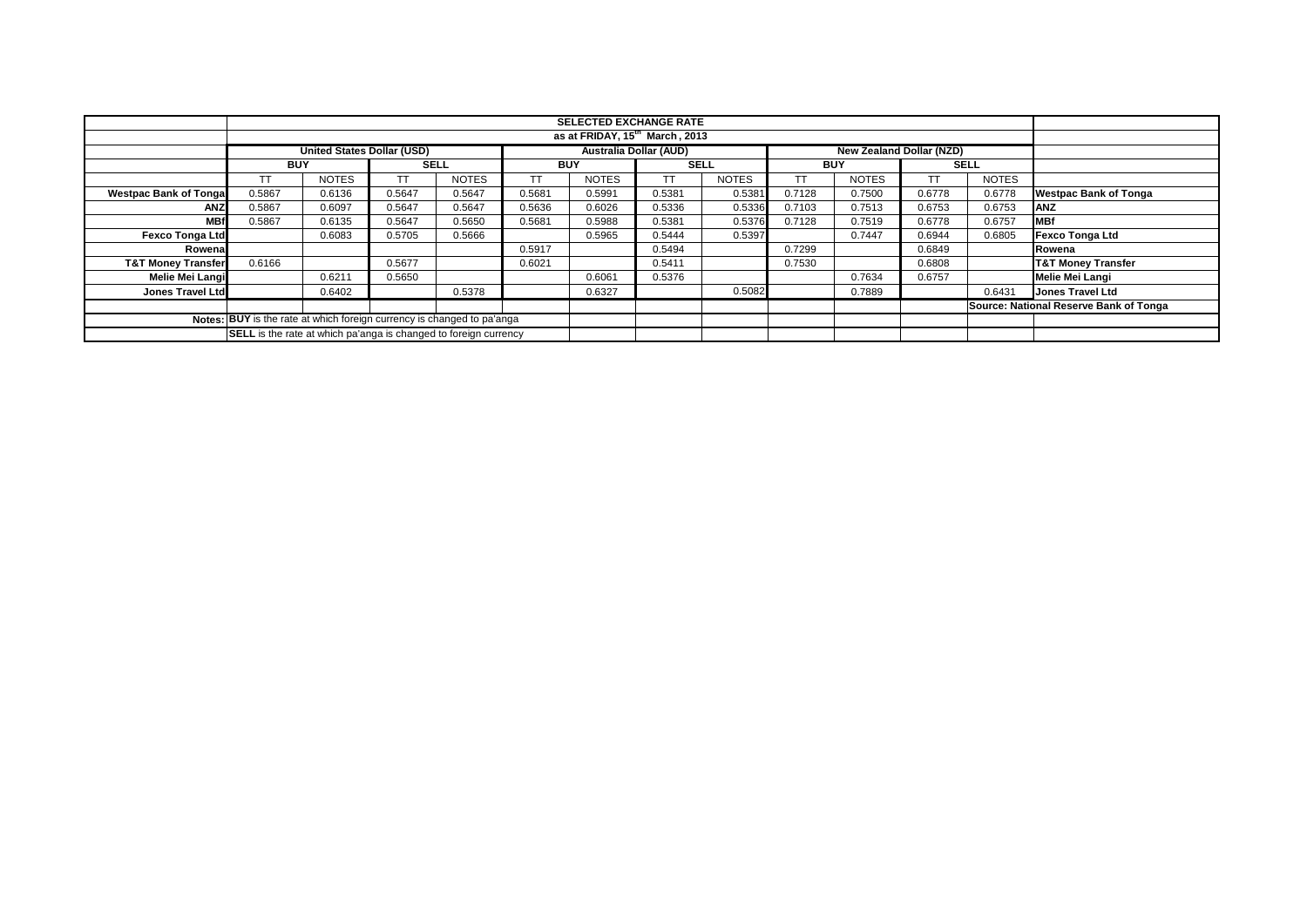|                                                                        |                                                                  |                                   |             |              |            | <b>SELECTED EXCHANGE RATE</b> |                               |              |            |                                 |        |              |                                        |
|------------------------------------------------------------------------|------------------------------------------------------------------|-----------------------------------|-------------|--------------|------------|-------------------------------|-------------------------------|--------------|------------|---------------------------------|--------|--------------|----------------------------------------|
|                                                                        | as at FRIDAY, 22 <sup>nd</sup> March, 2013                       |                                   |             |              |            |                               |                               |              |            |                                 |        |              |                                        |
|                                                                        |                                                                  | <b>United States Dollar (USD)</b> |             |              |            |                               | <b>Australia Dollar (AUD)</b> |              |            | <b>New Zealand Dollar (NZD)</b> |        |              |                                        |
|                                                                        | <b>BUY</b>                                                       |                                   | <b>SELL</b> |              | <b>BUY</b> |                               | <b>SELL</b>                   |              | <b>BUY</b> |                                 |        | <b>SELL</b>  |                                        |
|                                                                        | TT                                                               | <b>NOTES</b>                      |             | <b>NOTES</b> |            | <b>NOTES</b>                  | <b>TT</b>                     | <b>NOTES</b> | TТ         | <b>NOTES</b>                    | ТT     | <b>NOTES</b> |                                        |
| <b>Westpac Bank of Tonga</b>                                           | 0.5903                                                           | 0.6172                            | 0.5683      | 0.5683       | 0.5682     | 0.5992                        | 0.5382                        | 0.5382       | 0.7088     | 0.7460                          | 0.6738 | 0.6738       | <b>Westpac Bank of Tonga</b>           |
| ANZ                                                                    | 0.5903                                                           | 0.6133                            | 0.5683      | 0.5683       | 0.5633     | 0.6023                        | 0.5333                        | 0.5333       | 0.7064     | 0.7474                          | 0.6714 | 0.6714       | <b>ANZ</b>                             |
| <b>MBf</b>                                                             | 0.5903                                                           | 0.6173                            | 0.5683      | 0.5682       | 0.5682     | 0.5988                        | 0.5382                        | 0.5376       | 0.7088     | 0.7463                          | 0.6738 | 0.6757       | <b>MBf</b>                             |
| <b>Fexco Tonga Ltd</b>                                                 |                                                                  | 0.6121                            | 0.5718      | 0.5701       |            | 0.5962                        | 0.5426                        | 0.5394       |            | 0.7406                          | 0.6878 | 0.6768       | <b>Fexco Tonga Ltd</b>                 |
| Rowena                                                                 |                                                                  |                                   |             |              | 0.5917     |                               | 0.5434                        |              | 0.7299     |                                 | 0.6849 |              | Rowena                                 |
| <b>T&amp;T Money Transfer</b>                                          | 0.6202                                                           |                                   | 0.5713      |              | 0.6022     |                               | 0.5412                        |              | 0.7490     |                                 | 0.6768 |              | <b>T&amp;T Money Transfer</b>          |
| Melie Mei Langi                                                        |                                                                  | 0.6250                            | 0.5682      |              |            | 0.6061                        | 0.5376                        |              |            | 0.7576                          | 0.6757 |              | <b>Melie Mei Langi</b>                 |
| <b>Jones Travel Ltd</b>                                                |                                                                  | 0.6440                            |             | 0.5412       |            | 0.6324                        |                               | 0.5079       |            | 0.7848                          |        | 0.6394       | <b>Jones Travel Ltd</b>                |
| MoneyGram                                                              | 0.6076                                                           |                                   | 0.5743      |              | 0.5830     |                               | 0.5467                        |              | 0.7429     |                                 | 0.6844 |              | MoneyGram                              |
|                                                                        |                                                                  |                                   |             |              |            |                               |                               |              |            |                                 |        |              | Source: National Reserve Bank of Tonga |
| Notes: BUY is the rate at which foreign currency is changed to pa'anga |                                                                  |                                   |             |              |            |                               |                               |              |            |                                 |        |              |                                        |
|                                                                        | SELL is the rate at which pa'anga is changed to foreign currency |                                   |             |              |            |                               |                               |              |            |                                 |        |              |                                        |